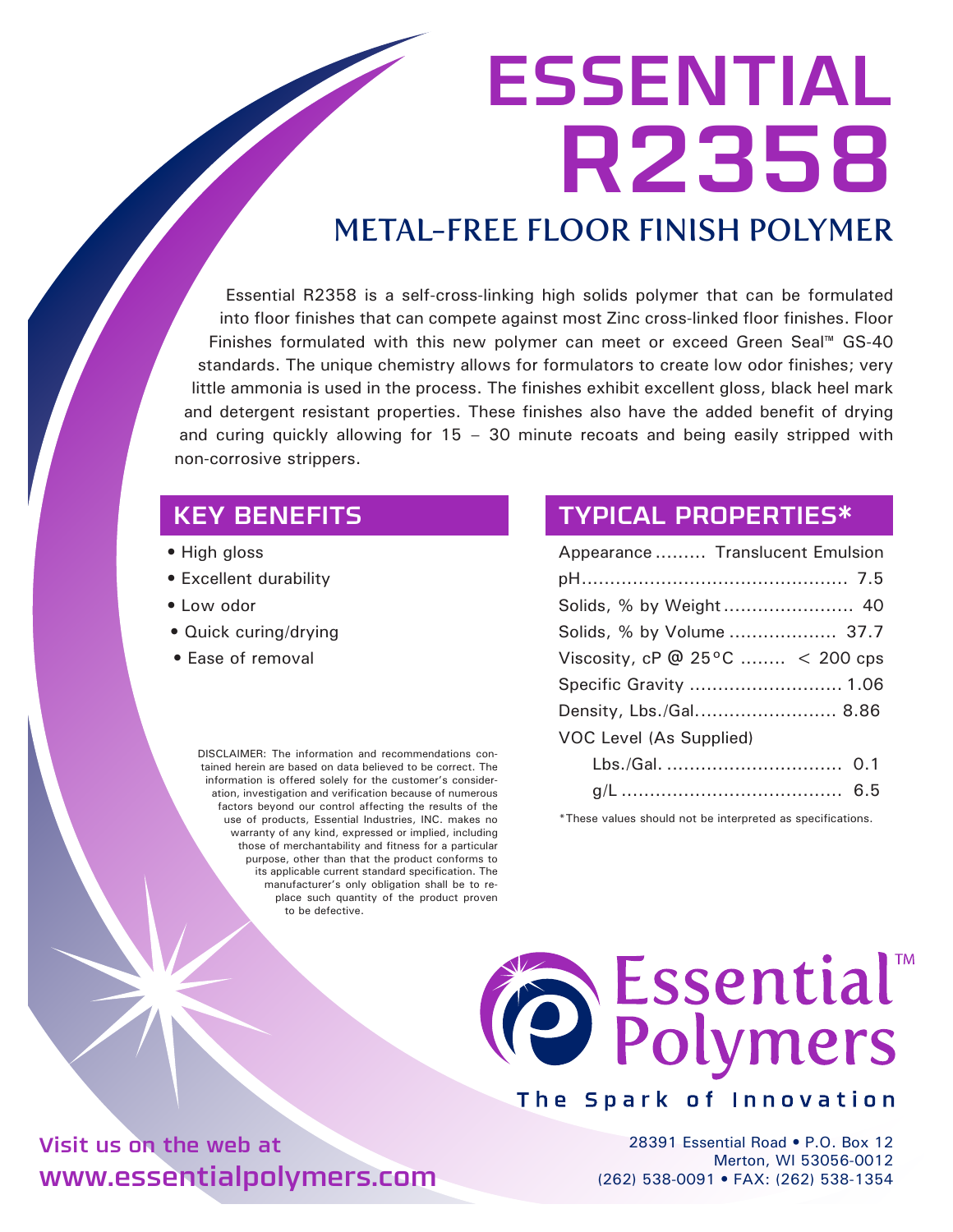# ESSENTIAL R2358 METAL-FREE FLOOR FINISH POLYMER

## Starting Point Formulation – ALV253

| <b>Materials</b>                                                                                                                               | <b>Pounds</b>                                                                                                          |
|------------------------------------------------------------------------------------------------------------------------------------------------|------------------------------------------------------------------------------------------------------------------------|
| <b>Essential R2358</b>                                                                                                                         | $356.9$ lbs.                                                                                                           |
| Water                                                                                                                                          | 270.8 lbs.                                                                                                             |
| 23% solids solution of Joncryl 678 (ASR)                                                                                                       | 40.7 lbs.                                                                                                              |
| Premix the following water and solvents, then add slowly.<br>Water                                                                             | 203 lbs.                                                                                                               |
| Dipropylene Glycol Monomethyl Ether                                                                                                            | 9.26 lbs.                                                                                                              |
| Diethylene Glycol Monoethyl Ether                                                                                                              | 36.38 lbs.                                                                                                             |
| <b>Tributoxy Ethyl Phosphate</b><br>Benzoflex LC-531<br>Benzoflex 181<br>43G40 Wax<br>25% Wax Emulsion AC-540<br>Polyfox PF-2002<br>Proxel GXL | 26 lbs.<br>$9.1$ lbs.<br>$1.9$ lbs.<br>$19.6$ lbs.<br>$25.5$ lbs.<br>$0.8$ lbs.<br>$0.089$ lbs.<br>TOTAL: 1000.00 Lbs. |

## Formulation Attributes